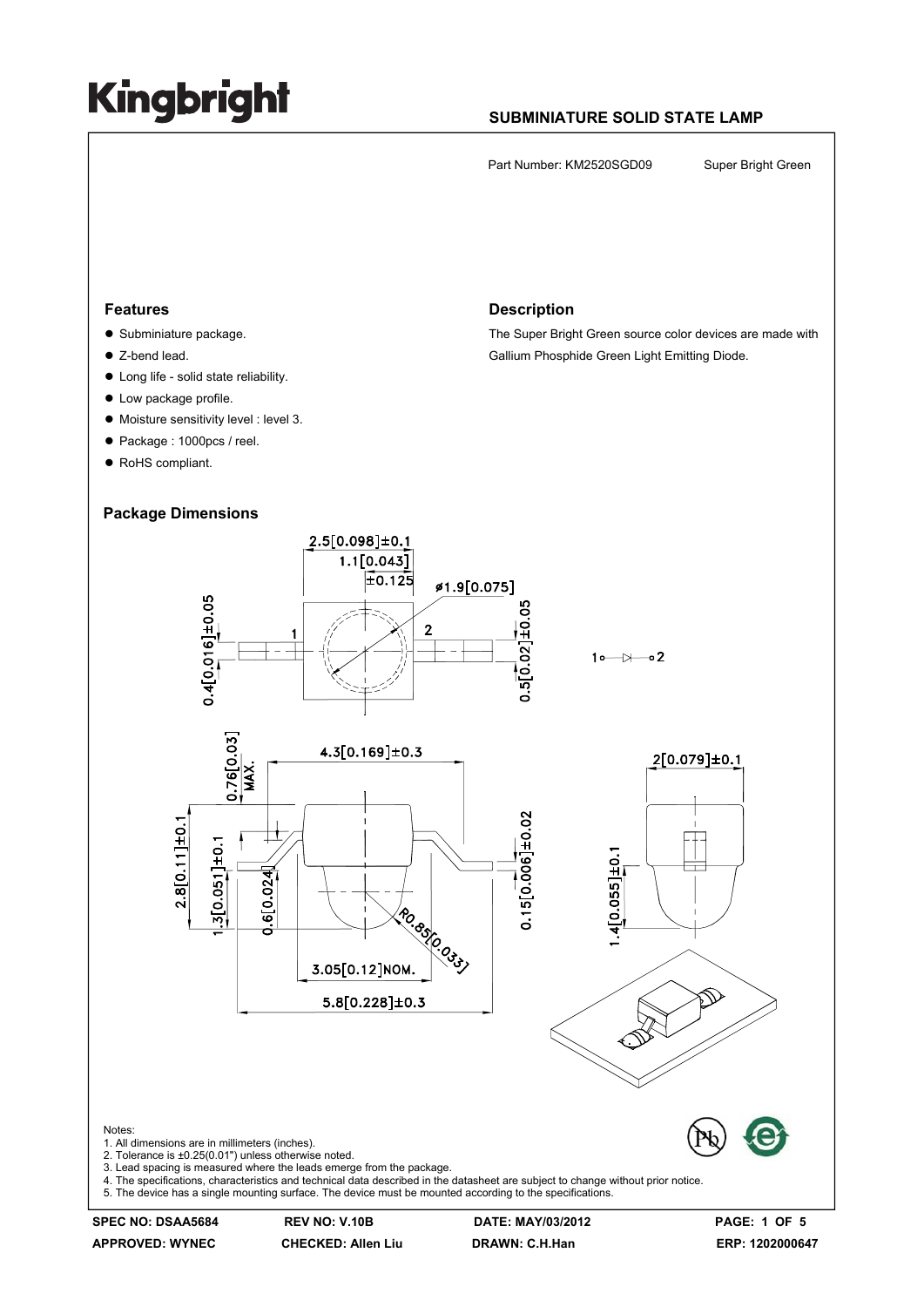#### **Selection Guide**

| 9919981911 <b>9</b> 9199 |                                                    |                |      |                             |              |  |  |  |  |  |
|--------------------------|----------------------------------------------------|----------------|------|-----------------------------|--------------|--|--|--|--|--|
| Part No.                 | Iv (mcd) [2]<br>@ 20mA<br><b>Dice</b><br>Lens Type |                |      | <b>Viewing</b><br>Angle [1] |              |  |  |  |  |  |
|                          |                                                    |                | Min. | Typ.                        | 201/2        |  |  |  |  |  |
| KM2520SGD09              | Super Bright Green (GaP)                           | Green Diffused |      | 12                          | $40^{\circ}$ |  |  |  |  |  |

Notes:

1. θ1/2 is the angle from optical centerline where the luminous intensity is 1/2 of the optical peak value.

2. Luminous intensity/ luminous Flux: +/-15%.

3. Luminous intensity value is traceable to the CIE127-2007 compliant national standards.

#### **Electrical / Optical Characteristics at TA=25°C**

| Symbol              | <b>Parameter</b>         | <b>Device</b>      | Typ. | Max. | <b>Units</b> | <b>Test Conditions</b> |
|---------------------|--------------------------|--------------------|------|------|--------------|------------------------|
| λpeak               | Peak Wavelength          | Super Bright Green | 565  |      | nm           | $IF=20mA$              |
| <b>AD [1]</b>       | Dominant Wavelength      | Super Bright Green | 568  |      | nm           | $IF=20mA$              |
| $\Delta\lambda$ 1/2 | Spectral Line Half-width | Super Bright Green | 30   |      | nm           | $IF=20mA$              |
| C                   | Capacitance              | Super Bright Green | 15   |      | рF           | $V_F = 0V$ : f = 1MHz  |
| VF [2]              | <b>Forward Voltage</b>   | Super Bright Green | 2.2  | 2.5  | V            | $IF=20mA$              |
| <b>IR</b>           | Reverse Current          | Super Bright Green |      | 10   | uA           | $V_R = 5V$             |

Notes:

1.Wavelength: +/-1nm.

2. Forward Voltage: +/-0.1V.

3. Wavelength value is traceable to the CIE127-2007 compliant national standards.

#### **Absolute Maximum Ratings at TA=25°C**

| <b>Parameter</b>             | <b>Super Bright Green</b>            | <b>Units</b> |  |
|------------------------------|--------------------------------------|--------------|--|
| Power dissipation            | 62.5                                 | mW           |  |
| DC Forward Current           | 25                                   | mA           |  |
| Peak Forward Current [1]     | 140                                  | mA           |  |
| Reverse Voltage              | 5                                    |              |  |
| <b>Operating Temperature</b> | -40°C To +85°C                       |              |  |
| Storage Temperature          | -40 $^{\circ}$ C To +85 $^{\circ}$ C |              |  |

Note:

1. 1/10 Duty Cycle, 0.1ms Pulse Width.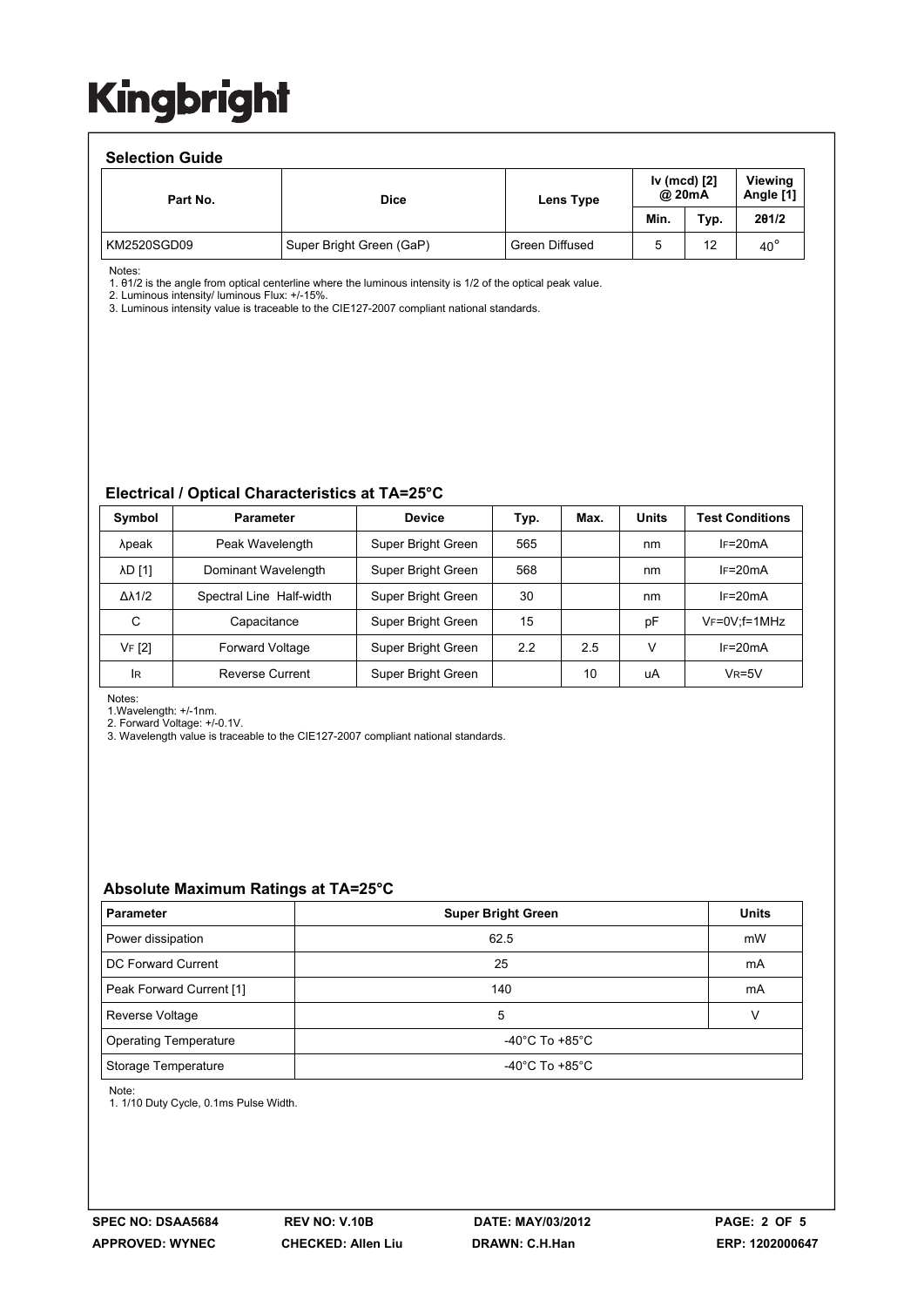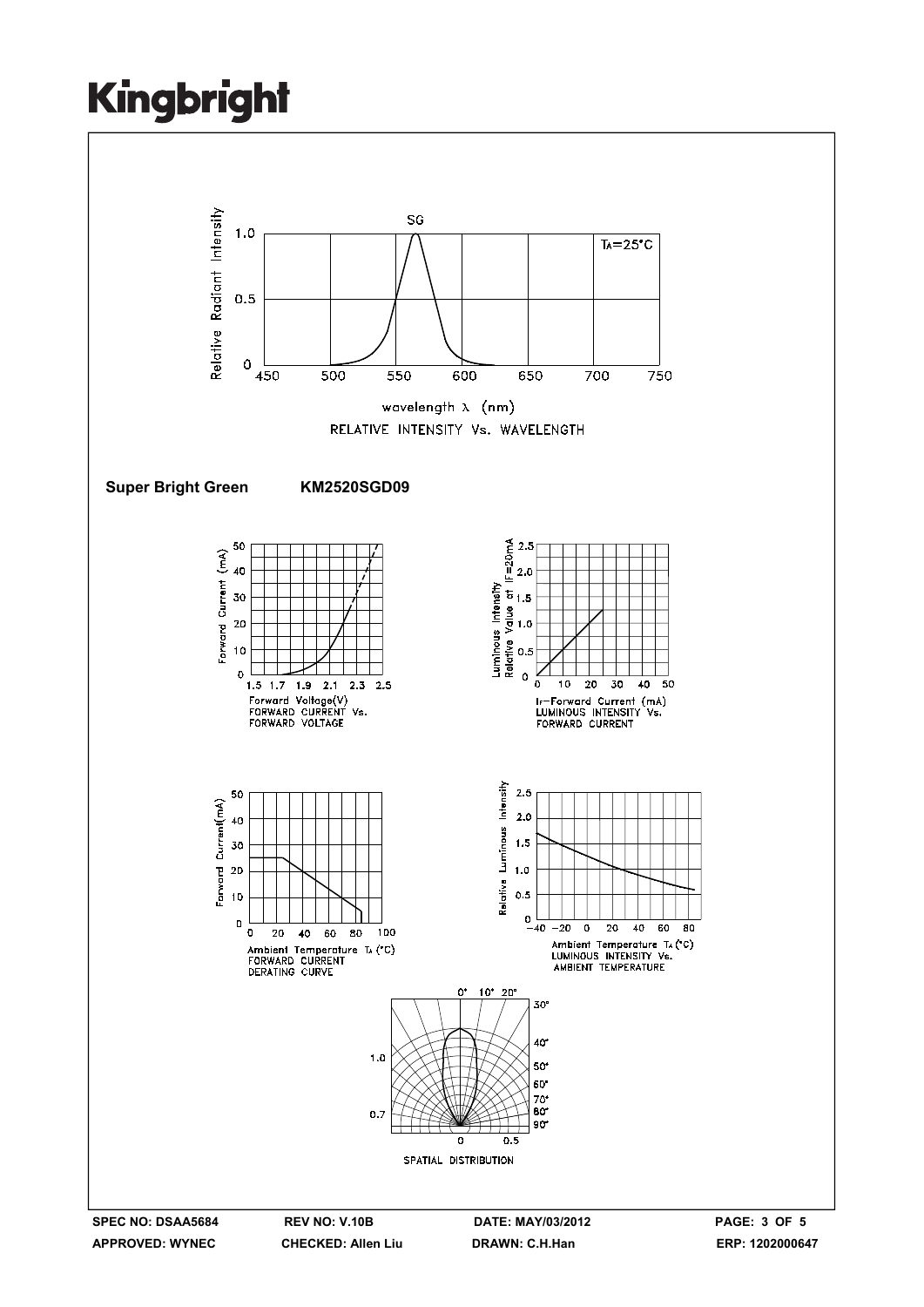### **KM2520SGD09**

**Reflow soldering is recommended and the soldering profile is shown below. Other soldering methods are not recommended as they might cause damage to the product.**